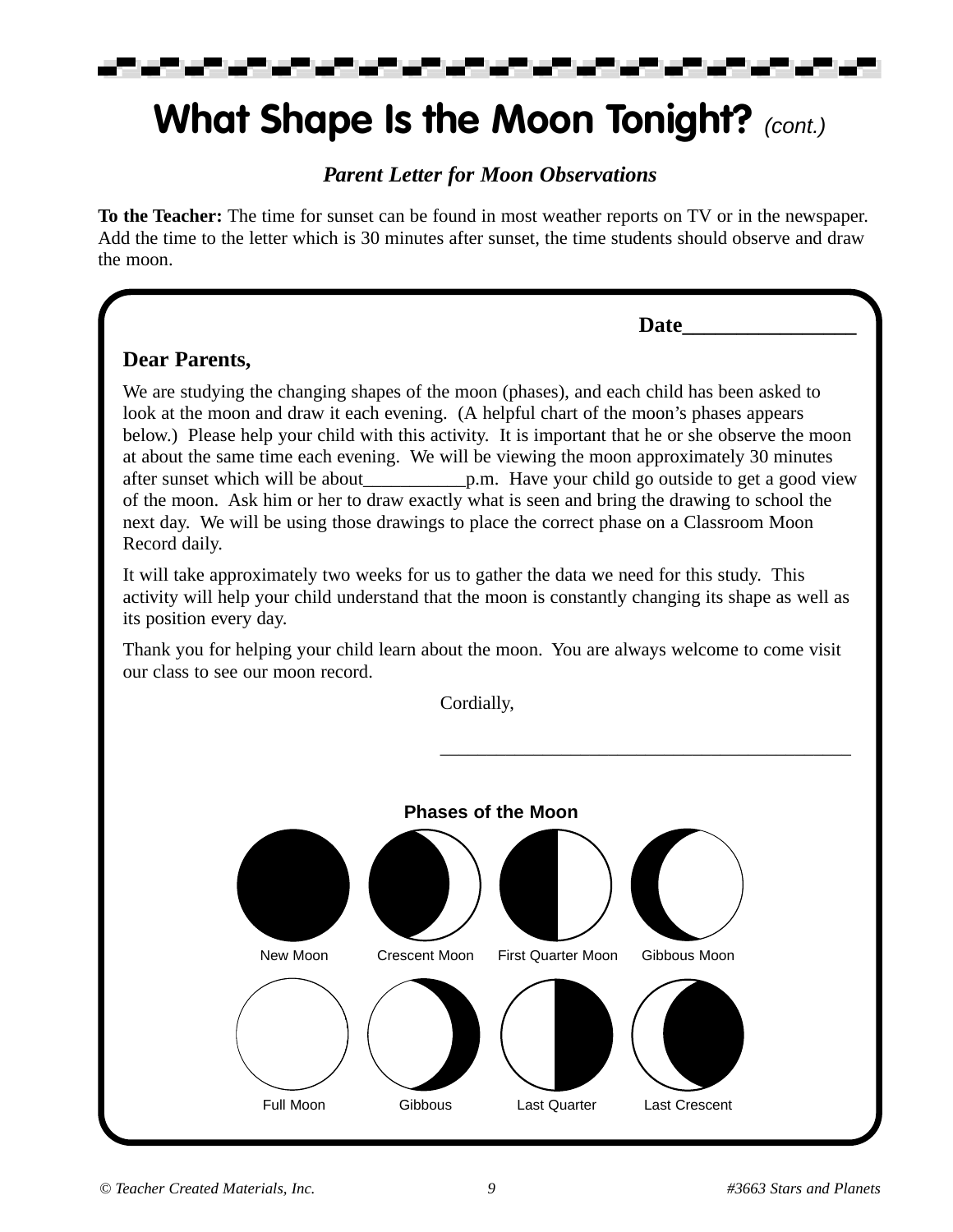りんしょう しんしん しんしん しんしんしん しんしんしんしん

## **What Shape Is the Moon Tonight?** (cont.)

*Student Moon Record*

Name:\_\_\_\_\_\_\_\_\_\_\_\_\_\_\_\_\_\_\_\_\_\_\_\_\_\_\_\_\_\_\_\_\_\_\_\_\_\_\_\_\_\_ Date: \_\_\_\_\_\_\_\_\_\_\_\_\_\_\_\_\_\_\_\_\_\_\_\_\_\_\_\_\_\_

Go outside where you can see the moon clearly. Make a drawing of the moon each evening about\_\_\_\_\_\_\_\_\_\_\_\_P.M. Write the date and time. Bring this record to school each day.

| Time: |
|-------|
|       |
| Time: |
| Time: |
| Time: |
|       |